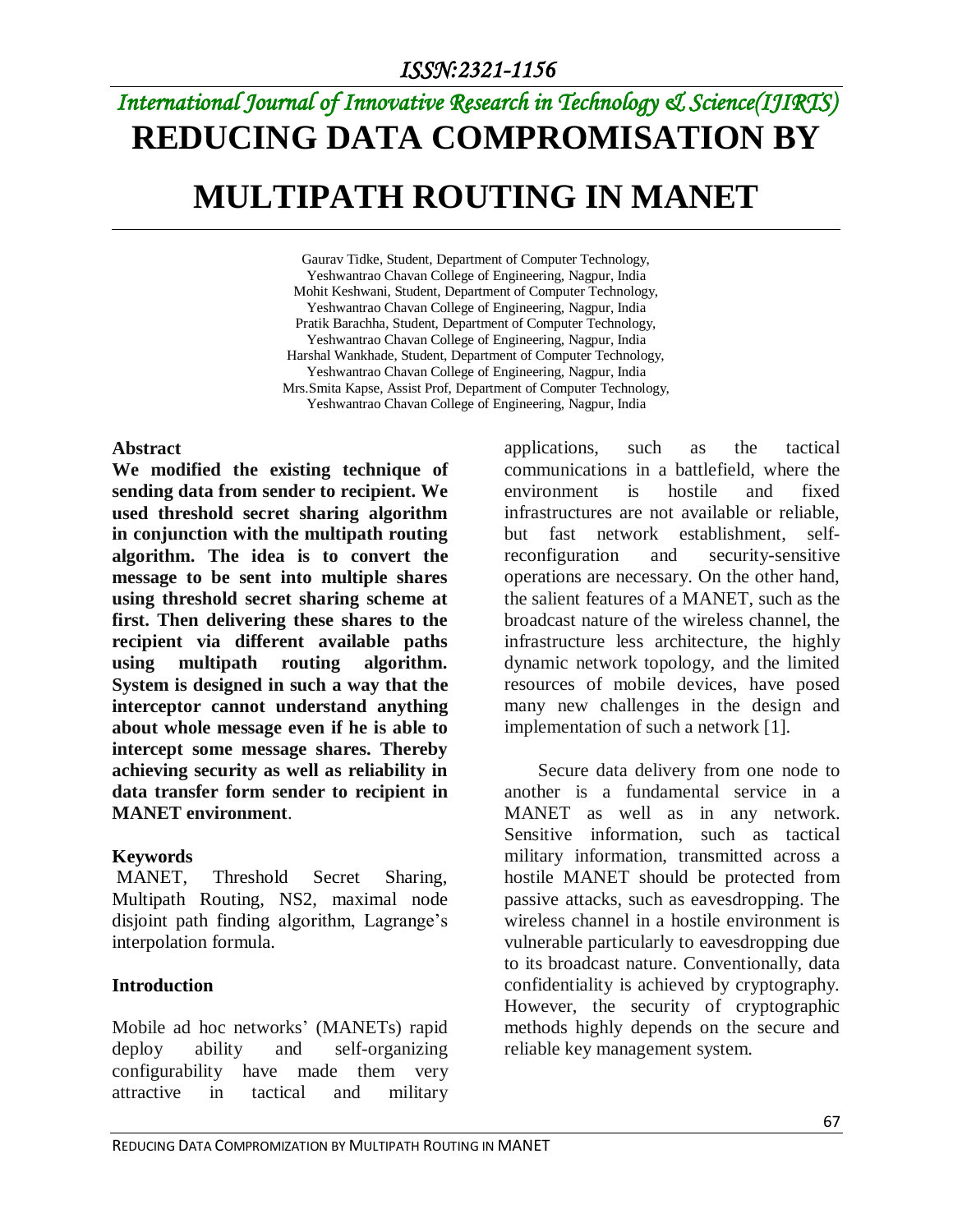# *International Journal of Innovative Research in Technology & Science(IJIRTS)* **Related Work**

The combination of secret sharing and multipath routing was first proposed by Zhou and Haas in [2] where the role of a certificate authority in a public key infrastructure is distributed to multiple servers by the means of secret sharing and multipath routing. This idea was further developed by Kong et al. in [3] where CAs are further localized by distributing the servers more evenly in the network such that operations such as signing a certificate can be done locally by neighbors of the requesting node. A more recent key management approach based on multipath routing is a probabilistic approach for the establishing of pairwise secret keys [6]. The multipath in their schemes are logical (i.e., encrypted by different keys) rather than physically independent (node-disjoint) paths required in our secret sharing scheme.

Reducing data compromise by multipath routing

## **A. Introduction**

The fundamental idea comes from the following observation: a messenger who carries the full message from one place to another place across a hostile ground may reveal the message easily if he/she is captured, while the message will not be fully recovered by adversaries if multiple





messengers are deployed, each only carrying partial information and taking different routes across the hostile ground.

# **B. Threshold Secret Sharing**:

The first issue is how to divide the message into multiple pieces (shares)? In this technique, we use the threshold secret sharing algorithm to divide the message into multiple pieces. With a (*T*, *N*) secret sharing algorithm [5], the secret message can be divided into *N* pieces (called *message shares*) such that in order to compromise the message, the adversary must compromise at least *T* shares. With fewer than *T* shares, the enemy cannot learn anything about the message and has no better chance to recover the secret than an outsider who knows nothing at all about the message achieving desirable security.

According to the secret sharing algorithm, the probability that the message is compromised equals the probability that *T*  or more shares are compromised. We denote the probability that the message is compromised in terms of the share allocation *n* as  $Pmsg(n)$ . Then, the share allocation can be formulated using Lagrange's Interpolation formula [6]:

$$
f(x) = \sum_{i=1}^{t} yi \prod_{1 \leq j \leq t} \frac{x - xj}{x^{i} - xj}.
$$

# **C. Multipath Routing**

The issue is how to allocate the shares onto each selected path so that the adversary has least possibility to compromise the message. The simplest and most intuitive share allocation scheme is to choose *N* as the number of available paths, apply (*T*, *N*) secret sharing, and allocate one share onto each path. However, in an ad hoc network, wireless links are instable and the topology changes frequently.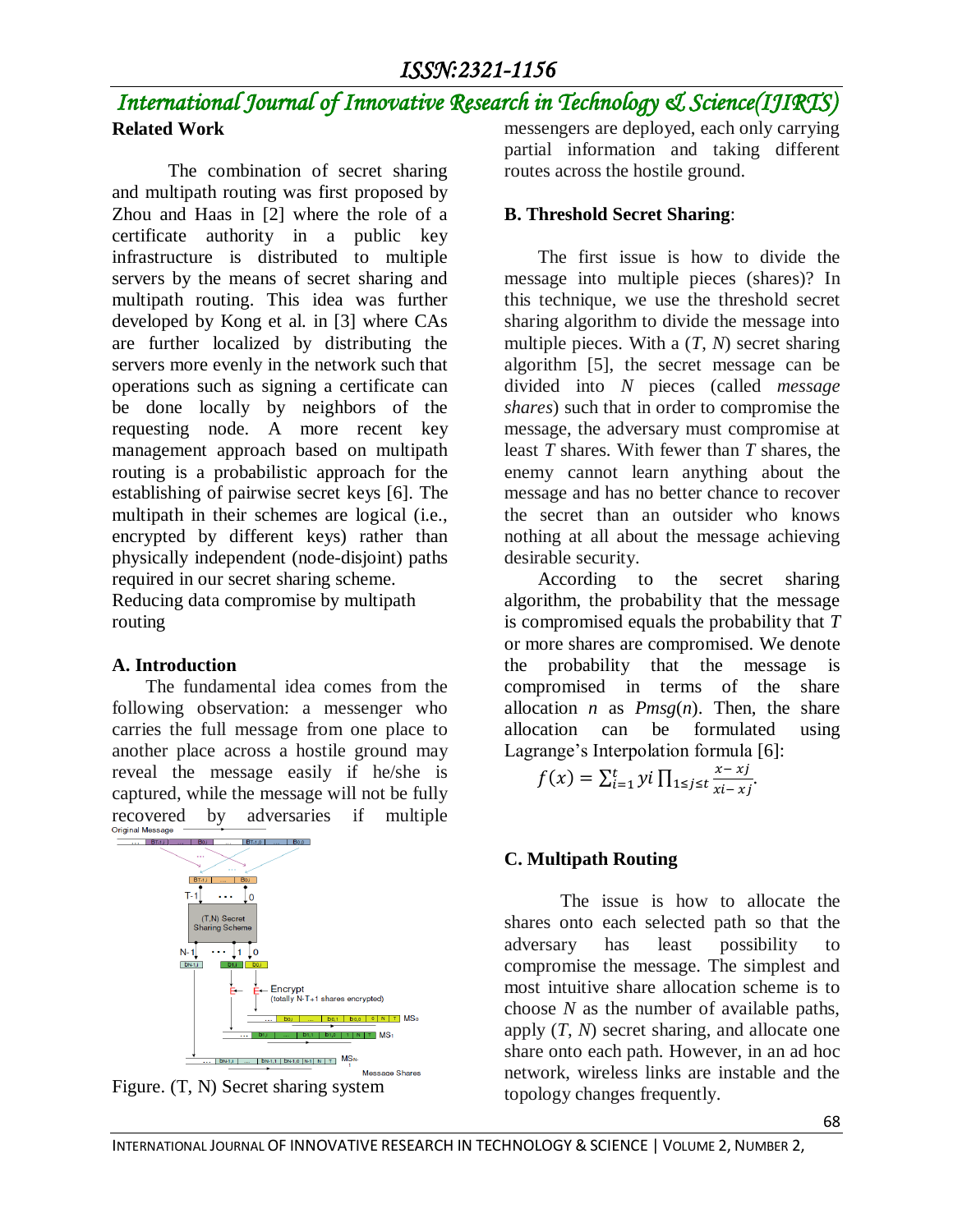# *ISSN:2321-1156*

# *International Journal of Innovative Research in Technology & Science(IJIRTS)*

Packets might be dropped during the transmission. For this issue, it is usually necessary to introduce some redundancy (i.e.,  $T \leq N$ ) in the scheme to improve the reliability, i.e., the destination would have better chance to receive enough shares for reconstructing the message. The third issue is the multipath routing [6].

Maximal node disjoint paths finding algorithm [6]:

 Step 1. Find the first most secure path by modified Dijkstra algorithm [6], select the path

 Step 2. Perform a graph transformation as follows-

For each selected path:

(a) Replace the links used in the path with directed arcs – for the arc that is directed towards the source, make its cost the negative of the original link cost; make the cost of the arc directed towards the destination infinite (i.e., remove it)

(b) Split each node on the selected paths (except the source and destination) into two co-located sub nodes; Connect the two sub nodes by an arc of cost 0 and directed towards the source node.

(c) Replace each external link that is connected to a node in the selected paths by its two component arcs of cost equal to the link cost – let one arc terminate on one sub node and the other one emanate from the other sub node such that along with the zero-cost arc, a cycle does not result.

 Step 3. Run the modified Dijkstra algorithm, find the most secure path in the transformed graph

 Step 4. Transform back to the original graph; erase any interlacing edges; group the remaining edges to form the new path set.

 Step 5. Go to step 2, until no more path can be found or the security of the path set does not increase.

### **Conclusion**

In this paper, the basic idea is to distribute the secret, first by secret sharing algorithm at the source node to generate message shares and then by multipath routing to deliver message shares across the network, so that in the event that a small number of shares are compromised, the secret message as a whole will not be compromised. We also show that a redundant scheme can be designed in such a way that a certain degree of reliability can be provided without sacrificing the security. Therefore, idea is a suitable and promising approach to improve network security in the highly dynamic MANET environment.

## **References**

[1] W. Lou and Y. Fang, A multipath routing approach for secure data delivery, in: *IEEE Military Communications Conference (MILCOM 2001)* (Mclean, VA, USA, Oct. 2001).

[2] L. Zhou and Z.J. Haas, Securing ad hoc networks, IEEE Network magazine 13(6) (November/December 1999).

[3] J. Kong, P. Zerfos, H. Luo, S. Lu and L. Zhang, Providing robust and ubiquitous security support for Manet, in: *ICNP* (2001)

[4] W. Lou, W. Liu and Y. Fang, SPREAD: Improving network security by multipath routing, in: I*EEE Military Communications Conference (MILCOM 2003)* (Boston, M, and Oct. 2003).

[5] W. Lou, W. Liu and Y. Fang, SPREAD: Enhancing data confidentiality in mobile ad hoc networks, in: *IEEE INFOCOM 2004* (Hong Kong, China, Mar 2004)...